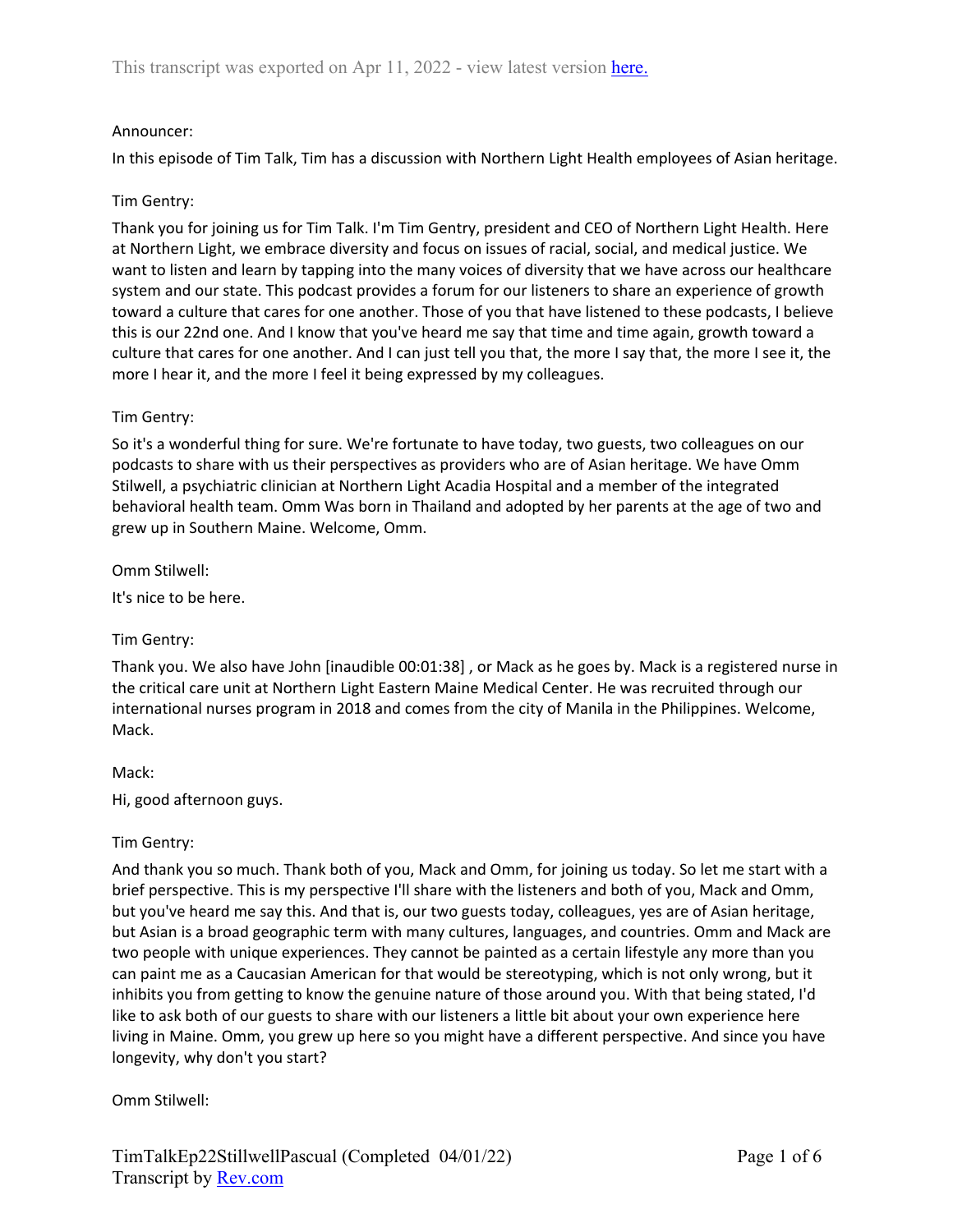Certainly. I'd be happy to do that. As you mentioned in the introduction, I was adopted at the age of two. I was born in Thailand, and at age two, I was adopted by Caucasian parents. I grew up in Southern Maine, lived in Maine for most of my life. And as they put it, I assimilated a little bit too well. Essentially, despite their best efforts, I really wound up assimilating Maine culture more than anything else. And so in a lot of ways, my experience, while impacted by the way I look, which is very clearly Asian, is much more akin to another person you may speak with that has been from Southern Maine. Although if you ask people from Northern Maine, they would say that that's also a different culture.

# Tim Gentry:

Very good. That's terrific. What would be one example of that?

### Omm Stilwell:

It's rarely uncommon for people to make direct comments, I'd say have obviously racist attitudes, but I would say that there's been a number of people that would frequently ask me, where are you from? And if I told them from Southern Maine, or when I was living in Bangor, Bangor, they would say, "But yes, where are you from really?" with the implication that someone who looks the way I do is not actually local, and in many ways, I truly am.

### Tim Gentry:

Yeah. That's great. Thank you so much for sharing that. And you know what, why don't you tell our listeners also a bit about your work experience here, your clinical experience as well so people get a sense of what you do when you're working at Northern Light?

#### Omm Stilwell:

Certainly. So as a member of the integrated behavioral health team, I work with a number of other social workers, and we are part of the community based at activities that Northern Light Health has. And so we are embedded in primary care practices all around the state, ranging down to Southern Maine, up through the far reaches of the county. And we are very widely spread out, but as part of these primary care practices, we can provide embedded behavioral health services without patients needing to come into Acadia Hospital or behavioral health specific locations, which improves overall behavioral health access.

#### Tim Gentry:

Very good. Thank you so much for that. Mack, you're fairly new here, as we have just stated. Tell us about your experience here in Maine. And I'm just, once again, just so thankful that both of you are here, both of you are on the Northern Light team. As you know, Mack is a critical care nurse. That takes a special kind of devotion just as the behavioral health side that Omm was just describing. So I'm so thankful to both of you. Tell us about your experience in Maine and including your work life.

#### Mack:

Yeah. My experience here in Maine has been good so far. Started in 2018. I'm met some nice people when I was new here. I met some very kind coworkers who have toured me around Maine, gave me an idea of what Maine is. They brought me to some hiking. I've been hiking a lot, saw the beautiful mountains, especially sunsets, sunrise. I like nature, so when I see those stuff, it gets me going. With regards to Asian hate, I've never experienced anything like that here in Maine. I can give you an example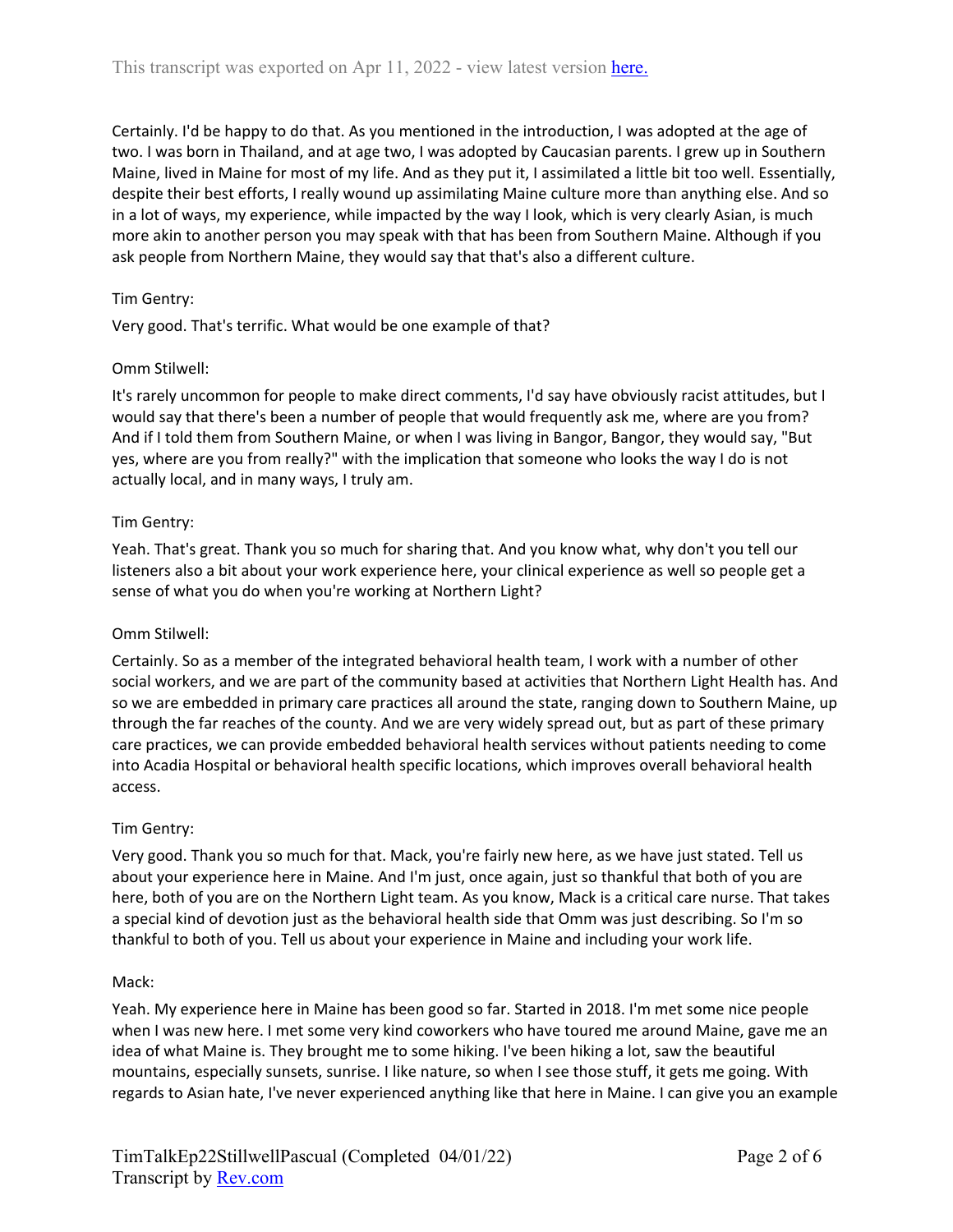of one close to it, but it's not normal. It's because the patient has post-traumatic stress disorder from a Vietnam war. So he has dementia as well, so every time he sees people with on our heritage or Asian looking people, he gets mad and all, but you would expect someone who had PTSD and dementia to have some fear from people Asian. But otherwise, my experience has been good. Maine people, as they say, are very kind, and I appreciate that a lot.

# Tim Gentry:

Great. Thanks for that perspective. I really appreciate it. Both of you, Omm and Mack. So Omm, I'm going to turn back to you, Omm. And you shared a view when we were talking previously that when people inquire about your background, you touched on in your opening thoughts as well, it often feels like they are asking you to educate them as the way you and I were talking about this, but you believe it is important for people to educate themselves. Very interesting thought. Some of us are inquisitive about other people and backgrounds and heritage, but sometimes a well-meaning person may ask questions of someone of a different background and it comes across insensitively. So how would you advise others, advise our listeners here on this podcast, to engage with different people without making those people feel obliged to give an expansive education?

#### Omm Stilwell:

Certainly. Before I say this, I do want to kind of elaborate that I don't have an issue with people having curiosity or wanting to learn more, but there's kind of a two-sided issue. And the simplest one is that, as we established earlier, not every Asian person is going to be able to speak to every Asian American experience. Mack and I have very, very different life experiences, and we're just two people. So looking at the Asian American community as a monolith is problematic to begin with. But the secondary piece is that when you expect to approach a person of a marginalized community and they have to set everything aside to simply explain to you what it means, at least for them, in this case, what it means to be part of that community, it almost marginalized is their actual experience, because they have to make that secondary to some one's curiosity.

# Omm Stilwell:

That said, the best place to start would be asking someone, "What can I read? Or, I'd like a video to watch. I want to understand better." And most people, not all, but most people will have at least as sense of, "Have you thought about watching this or reading these authors?" I've suggested everything from comedy troops to some very thoughtful authors that have written about either the Asian American experience or the Asian diaspora. And so there can be a number of resources, but that doesn't require me to sit down, take time out of connecting with another person as a person, just to have to wear the hat of a teacher, so to speak.

#### Tim Gentry:

Very good. You're reminding me when nine years or so before I joined Northern Light, I was traveling internationally quite a bit. And when I would go into countries like Chile or Lebanon or Ethiopia or United Arab Emirates, I would always ask those from that country, those native to that country, if you will, "Who are the authors that you think of from your country?" I guess I just got lucky with that question, because wow, did I get a great education from Neruda in Chile, the great poet, and so many other amazing authors that I read around the world. So that's really, really good advice and guidance because it gives people a deeper sense, I think, of the culture, and I found it gives you a deeper of our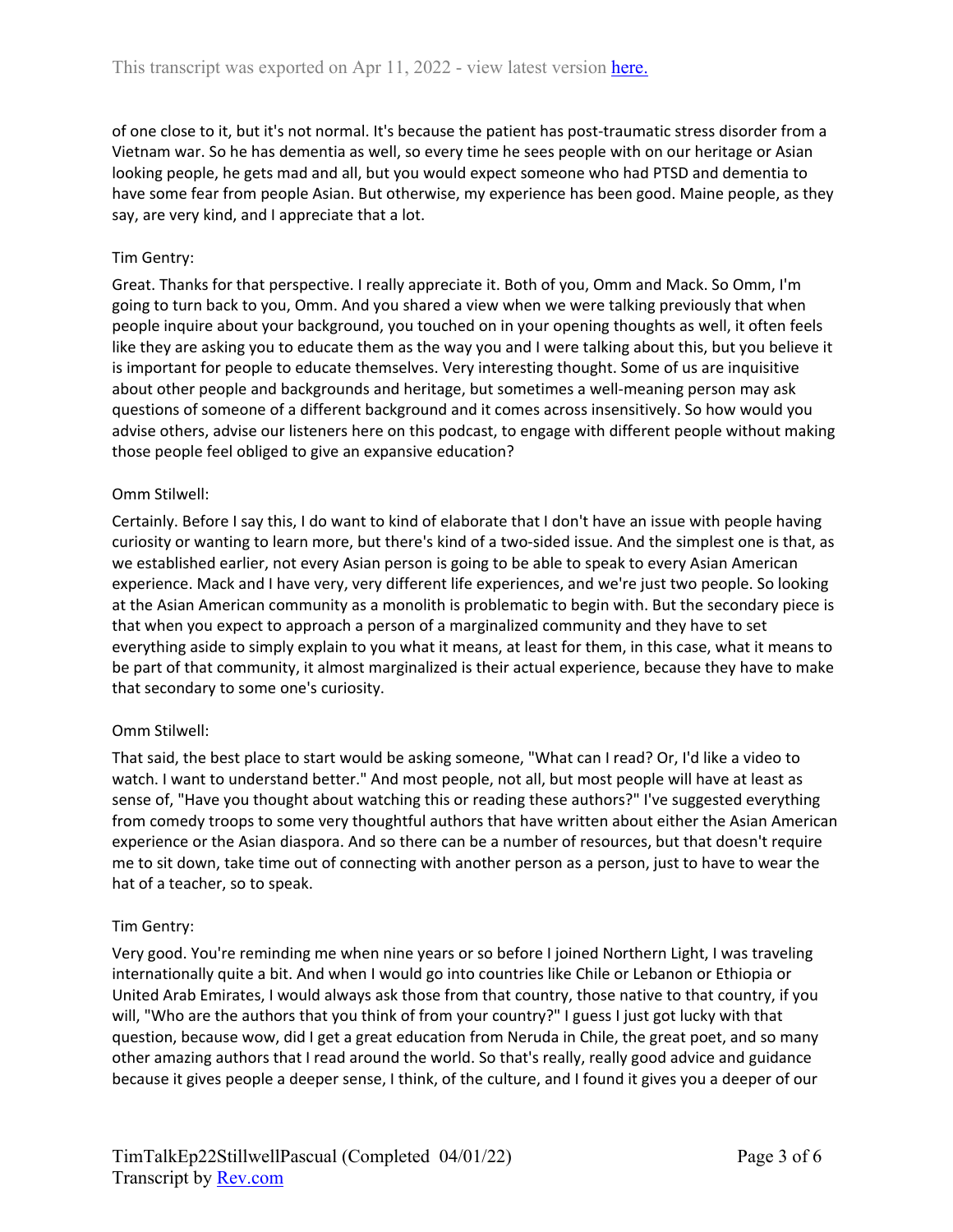universal truths that we all share, that we all have. The connective tissue runs a lot deeper than differences, I believe. So, thank you. Thank you for that.

#### Tim Gentry:

Mack, you shared with us a really good sense. I love what you were saying about your passion for nature and the like, and how you connected with people through your passion for nature and that your transition has been pretty smooth and pretty good. I'm so happy to hear that. As a critical care nurse, so here's a question. As a nurse, you've experienced some cultural differences in caring for patients. For example, at end of life, you've shared that story with me. So can you share that experience with our listeners?

#### Mack:

Yeah, absolutely. So before I moved to critical care nursing, I was in grand six for like two years. And grand six is a oncology respiratory unit. We cater most of the comfort patients in the hospital. Having comfort care is like taking care of patient through their end of life. You help them pass away. So one time I had this... I was new, maybe two months new. I had a comfort patient. That was my first patient. And it was very tough for me to handle the patient. It's very uncomfortable to give the medications for the patient, because as a Filipino nurse, our goal was to heal people, to get them better, to make sure they go back to their families. They say, "We never say die. We keep fighting until the end." That was very tough for me.

### Mack:

But then as I handle more comfort care patients, I was talking to my coworkers, I realized that I was healing them too. I was healing those comfort patients as well, but just in a different way. I was healing them towards comfort, towards passing away, but this time just getting more comfortable. Right now, whenever I get comfort patients, I feel comfortable handling them, and I give them everything they can have and just to help them pass away peacefully.

# Tim Gentry:

Said beautifully. Thank you. Thank you so much for that, Mack.

Mack:

You're welcome.

# Tim Gentry:

Omm, also as a caregiver, provider of integrated behavioral health services, what are your thoughts and observations, and what would you like to share in the role that culture plays in the treatment as you see?

#### Omm Stilwell:

Certainly. What's been unique for me is that I would actually say that I've found that a number of patients are so pleased to be able to access those services that my race very rarely comes up. I think only a few patients have mentioned it. And for the most part, they are more focused on the behavioral health service that I can provide, which can be surprising on some cases. I work in a very rural area with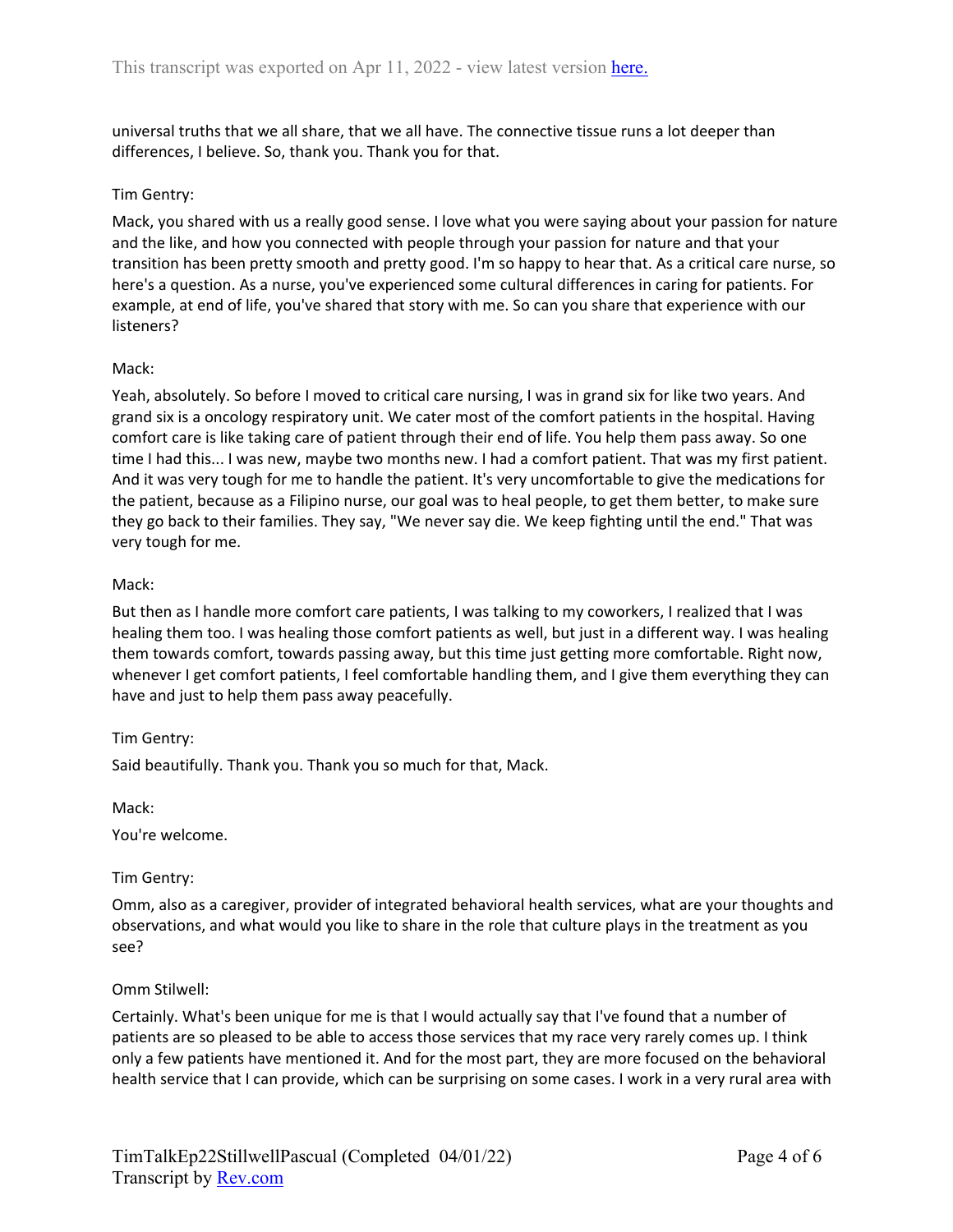several of my locations, but overall, I would say that the response culturally has definitely been, across the board, fairly positive, for me at least.

## Tim Gentry:

Excellent. That's that's really great. I appreciate that. So before we wrap up, I just want to give each of you the opportunity. Are there other things that you'd like to share, other things that you'd like to make sure our listeners think about, that I think about? Because this is such a great opportunity to do just that. If you have anything else you'd like to state, please take your time and go right ahead. Start with you, Omm.

### Omm Stilwell:

I would say, and I know I've already kind of touched on this, but really having some partly sensitivity to the current political climate of the people you interact with right now is important, but the key is always going to be to connect with the other people as people, rather than identifying somebody as an Asian American person that you want to learn from. I identify myself as a social worker before anything else, and I would say that's a larger part of my identity than anything else. And so it's going to be about that shared humanity that we talk so much about as part of Northern Light Health, finding those commonalities, rather than those differences.

### Tim Gentry:

Thank you so much for putting it in that light. I really, really appreciate that. Sometimes I will hear people drawing a correlation that are taking a stand on racial, social, and medical justice, and talking... Even though the intent is to move all of us, therefore, closer to a culture of caring that starts with caring for one another, I'll hear "He's getting out on that thin ice of being political." So you raise that term political. And so what you just said really struck a chord with me, because I don't see caring for one another being political. I don't see seeking racial, social, and medical justice and equity and fairness to be political. And so I really value what you just said and putting it in the context of delivery of care and behavioral health. So thank you for that. Really appreciate that, Omm. That's a deep thought. No pressure Mack, but how about you? Open mic for you.

#### Mack:

First of all, I agree with what Omm said. I think first of all, I'm very appreciative of... Maine was my first state here in the US. I feel like if I had been to a different state, my experience would've been different, and I don't know what racism or hate will I get or experience. As a nurse, I feel like we don't look at the person's race whenever we take care of our patients. It's, "You're our patient. You're human. We take care of you." That's our goal. And I wish every other people would think like that, everybody would see that we're all humans and we're not classified by race or anything. And I think if people would be thinking like that, we have a better world.

#### Tim Gentry:

Here, here. My wife's a nurse, and as we talk about all these things, that's what she says too. She's like, "Well, we're all caregivers. We were trained, and our values, everything about us is about treating everyone equally and not to have any difference of treatment that way." And maybe that's how healthcare is unique, and maybe part of what's going in society is all of society doesn't answer that same question the same way. So maybe that's why us as caregivers, and all of us in healthcare, and all of us at Northern Light, I think through the pandemic, we have proven that the communities can count on us.